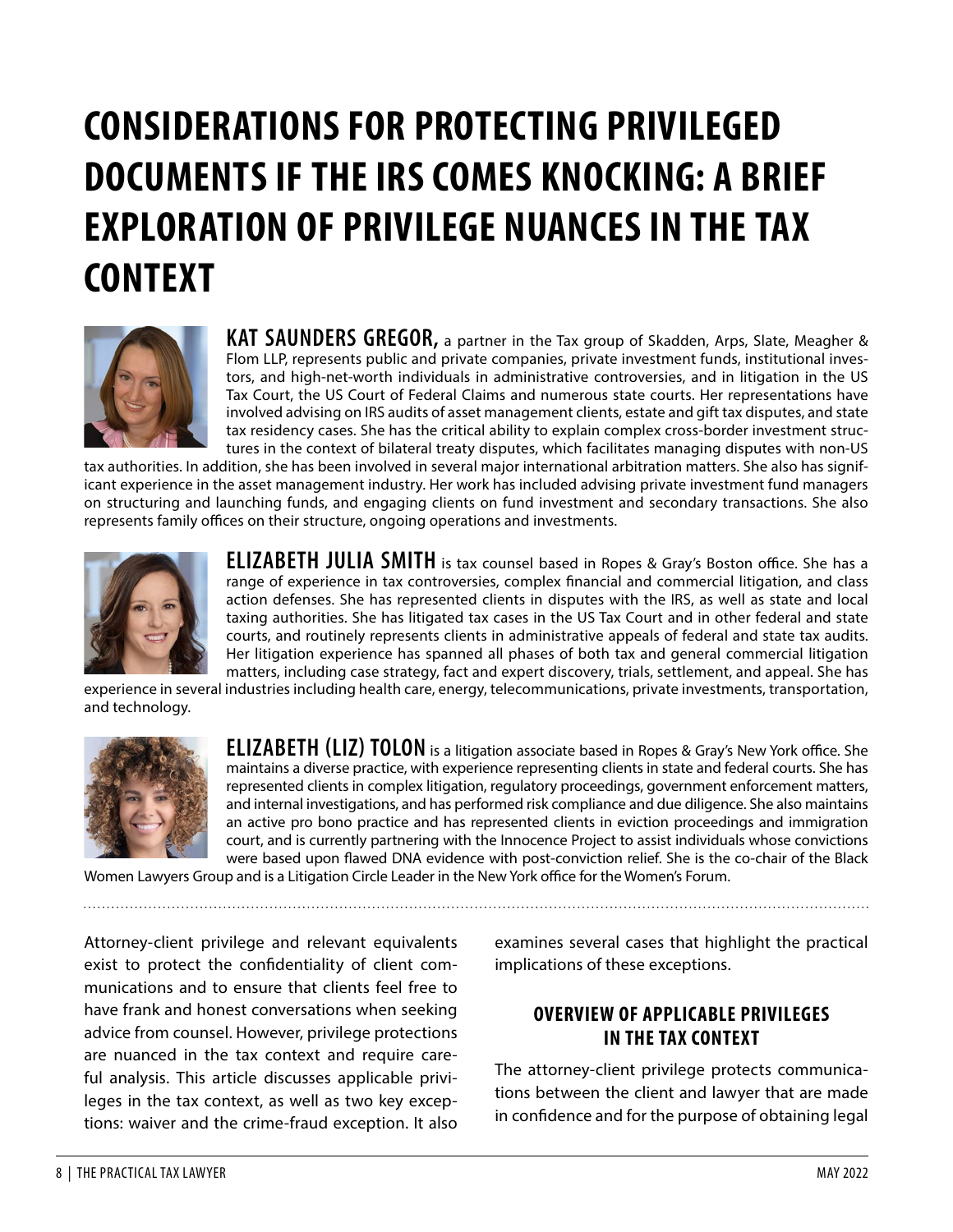advice. This privilege extends to information given for the purpose of obtaining legal representation. Attorneys may not disclose communications or information protected by the attorney-client privilege, and clients cannot be compelled to disclose protected communications. The purpose of the attorney-client privilege is to promote unrestrained communication and contact between the lawyer and client in matters in which the attorney's professional judgment is sought. A key exception to the attorney-client privilege in the tax context is the crime-fraud exception, which excludes communications made: (i) if the client was in the process of committing or planning a fraud or crime; and (ii) in furtherance of the fraud or crime.

The Internal Revenue Code (Code) also creates a tax practitioner privilege to encourage clients to provide tax practitioners with complete information to better assist their clients in obeying the law. Specifically, under Code section 7525, communications between "federally authorized tax practitioners" and their clients regarding federal tax advice are protected to the same extent as attorney-client communications. "Federally authorized tax practitioners" include CPAs, enrolled agents, actuaries, and in-house tax department employees who may represent their employers before the Internal Revenue Service (IRS). There are certain exceptions to the tax practitioner privilege including the crime-fraud exception as well as communications regarding tax shelters; however, a recent court decision, discussed below, has raised concerns about the scope of this privilege.

Finally, the work product doctrine is designed to protect communications, documents, and tangible items from discovery when they were made in anticipation of litigation. The work product doctrine is broader than attorney-client privilege; it covers materials prepared by anyone at the direction of the attorney when future litigation is a distinct possibility. However, a party seeking discovery of otherwise protected information can overcome the work product doctrine by showing substantial need and an inability to access the information without undue hardship.

#### **WAIVER**

While a lawyer can invoke the attorney-client privilege to protect communications with her client, it is the client who technically "owns" the privilege. Thus, the client can waive privilege by sharing otherwise privileged information with individuals other than her attorney, or sharing privileged information with an attorney for a non-legal purpose. The communication's purpose determines whether the communication is privileged. For example, business, tax preparation, and accounting advice are not protected, even if provided by a licensed attorney.

#### **Non-legal advice is not privileged**

Companies and individuals must be cognizant that providing otherwise privileged information to attorneys for a non-legal purpose will often result in a waiver of the attorney-client privilege and work product protection.<sup>1</sup>

In *United States v. Sanmina*, the lower court held that a corporation waived the attorney-client privilege and work product protection when it provided privileged information to a law firm for the non-legal purpose of preparing a valuation report for the IRS.<sup>[2](#page-7-1)</sup> In the report, the law firm relied upon two memoranda prepared by Sanmina's in-house counsel to reach its conclusion.<sup>[3](#page-7-2)</sup> When faced with an IRS summons, the corporation refused to produce the two documents referenced in the valuation report on the basis of the attorney-client privilege.<sup>4</sup> The magistrate court denied enforcement of the summons and the IRS appealed.

The Ninth Circuit remanded the case for in camera review of the two documents, instructing the district court to "reconsider its ruling on the asserted privilege following its review of the pertinent documents.["5](#page-7-4) On remand, the district court held that the two documents were protected by attorney-client privilege and work product protection, but that both privileges had been waived.<sup>6</sup> The court noted that the valuation report had relied upon the two documents and "[t]he analyses that informed the valuation report's conclusions should, in fairness,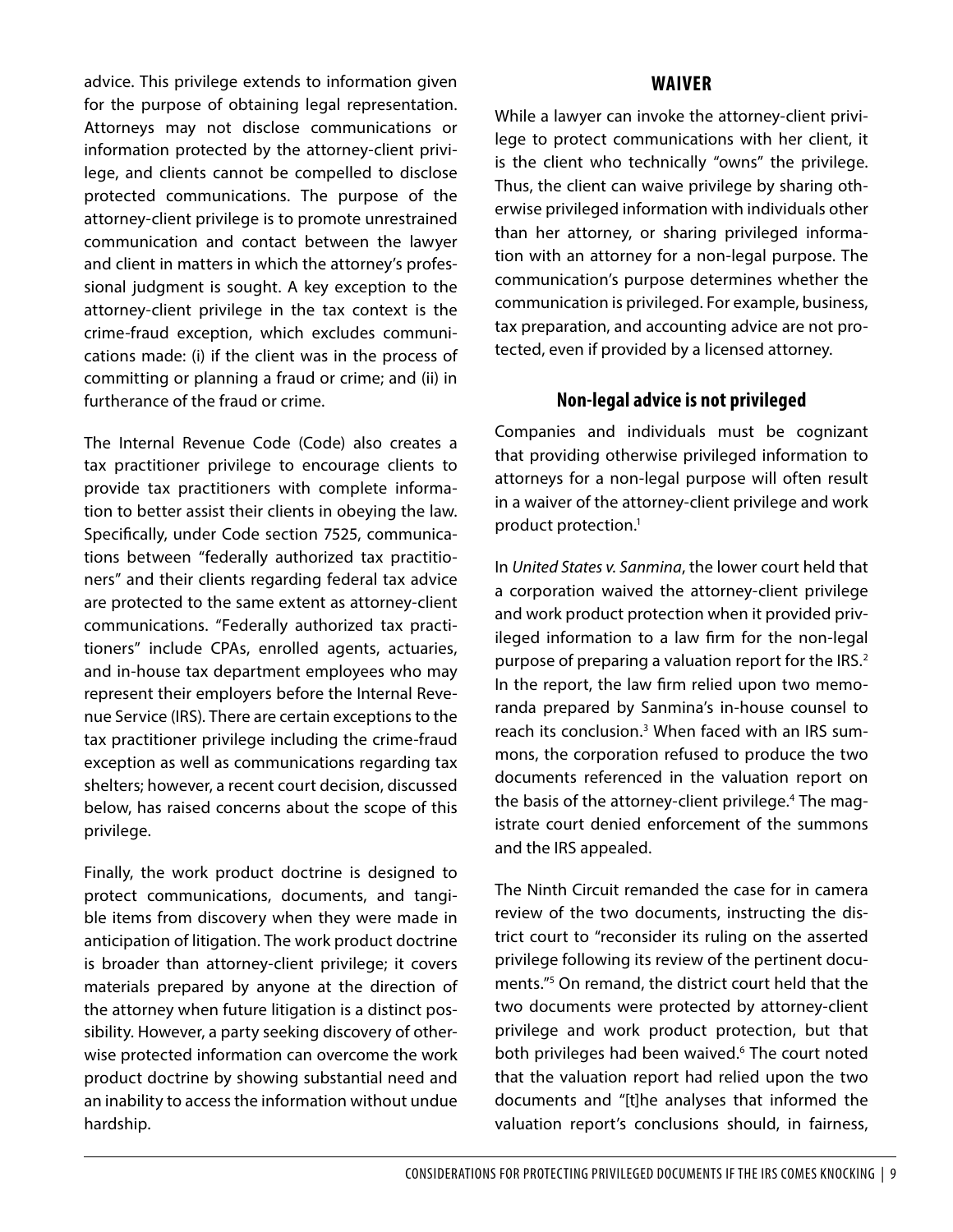be considered together" with the reports.<sup>[7](#page-7-5)</sup> Sanmina appealed the decision.

The Ninth Circuit affirmed in part and reversed in part.[8](#page-7-6) The Ninth Circuit agreed that Sanmina waived attorney-client privilege when it disclosed the memoranda to the law firm, and declined to analyze a waiver for the subsequent disclosure to the IRS.<sup>[9](#page-7-7)</sup> The court found that Sanmina's purpose in sharing the two documents was to obtain a non-legal valuation analysis.

The Ninth Circuit concluded, however, that Sanmina did not waive work product protection when it provided the documents to the law firm[.10](#page-7-8) Citing *United*  States v. Deloitte LLP,<sup>11</sup> the court concluded that the law firm was not an adversary (which the government had conceded), nor a potential adversary, to Sanmina with respect to the subject matter the work product addressed.<sup>12</sup> The court then analyzed whether, by providing the two documents to the law firm for its preparation of the valuation report, Sanmina had disclosed them to a "conduit to an adversary," because, the IRS argued, the valuation report" was intended for disclosure to interested tax authorities [and therefore] any expectation of confidentiality was ... absent."[13](#page-7-11) Again, the court rejected this argument, referencing *Deloitte*, and finding that Sanmina "'had a reasonable basis for believing that [the law firm] would keep the [the two documents] confidential' in the process of producing its valuation analysis.["14](#page-7-12)

*Sanmina* highlights the importance of properly documenting and identifying the purpose of written privileged materials that are shared with non-legal advisors. In particular, to claim work product protection over legal advice shared to obtain non-legal services, it is important to establish that the advice was shared in anticipation of litigation.

# **Preserving privilege while working with accountants**

Risk of waiver can present a problem for companies and individuals seeking legal advice regarding complex tax issues. Attorneys often need the advice of a third party (like an accountant) to fully understand material tax issues that their clients face. While the tax practitioner privilege applies in a civil setting, it is not available during a criminal investigation or prosecution. Therefore, disclosing privileged information to accountants during a criminal investigation runs the risk of waiver. Yet communications between a taxpayer's lawyer and accountant may remain privileged if the accountant was hired under a so-called *Kovel*<sup>15</sup> arrangement.

A *Kovel* arrangement allows the attorney-client privilege and work product doctrine to extend to communications with a third-party expert—like an accountant—so long as that expert was hired "for the purpose of obtaining [confidential] legal advice from a lawyer.["16](#page-7-14) A *Kovel* arrangement is created when a client's lawyer hires an expert (e.g., an accountant) to help the lawyer understand the relevant issues in order to provide legal advice. Properly executed, the *Kovel* arrangement imports attorney-client privilege to the accountant's work and communications.

# **The common interest doctrine protects against third-party waiver**

In connection with a complex financial transaction, taxpayers may decide to share otherwise privileged communications and materials with third parties (e.g., parties also having financial interests in the transaction) and their attorneys. Generally, disclosing a communication to a third party waives the attorney-client and tax practitioner privileges.<sup>17</sup> However, a taxpayer's disclosure of privileged information to a third party may be protected under the common interest doctrine. The common interest doctrine permits parties to share information without waiving privilege so long as: (i) a "common legal interest" exists between the parties; (ii) the information is exchanged solely for obtaining and providing legal advice; and (iii) the communications are intended to be kept confidential.<sup>18</sup> In most jurisdictions, no ongoing litigation is necessary for the common interest privilege to apply; instead, communications made during an "ongoing common enterprise and intended to further the enterprise are protected.["19](#page-7-17) Courts have held that documenting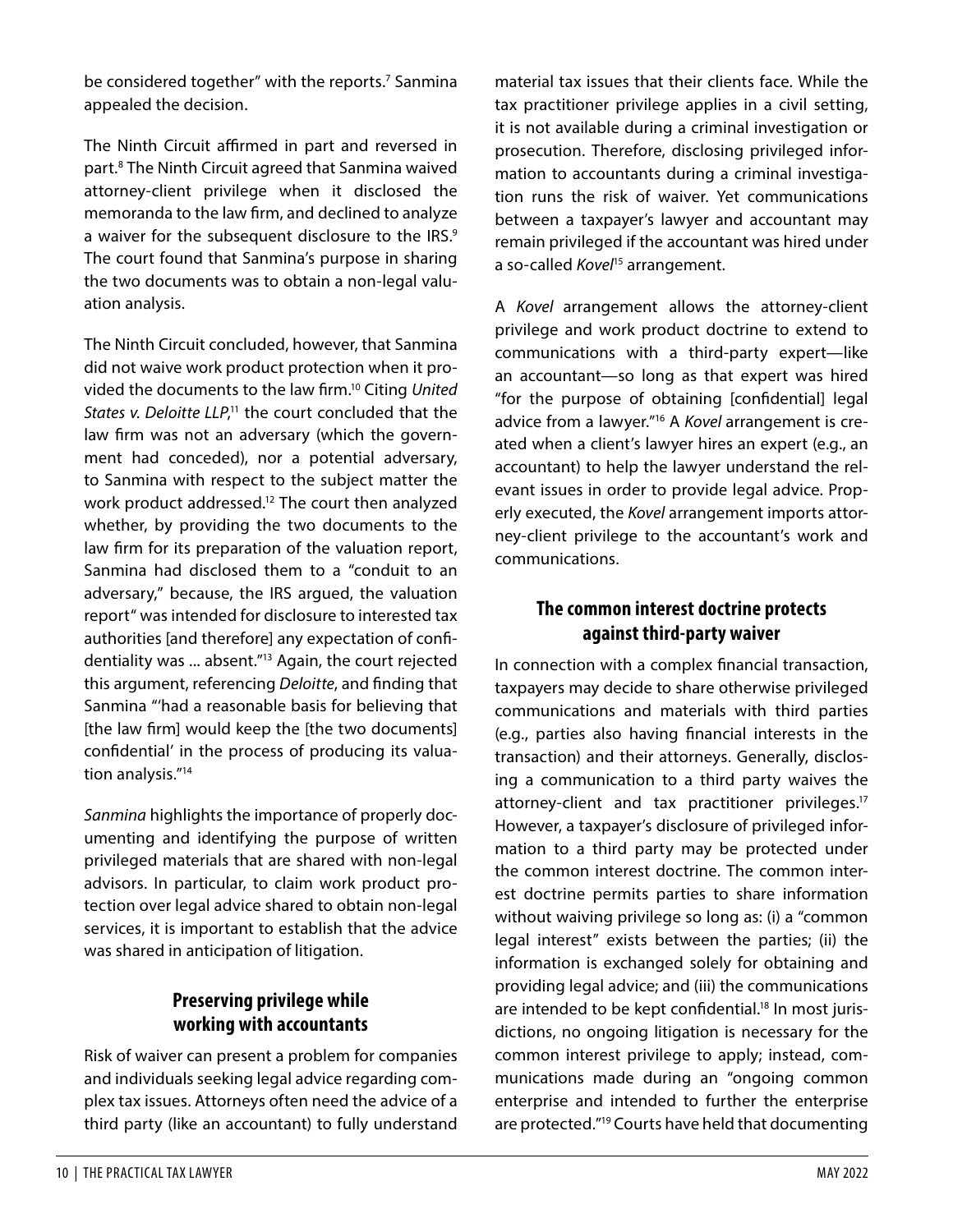the existence of the common legal interest and the agreement to maintain the shared communications' confidentiality is relevant to the analysis of the com-mon interest privilege's applicability.<sup>[20](#page-7-18)</sup>

*Schaeffler v. United States*[21](#page-7-19) demonstrates how courts analyze the common interest privilege and the importance of a common interest agreement in the tax context. *Schaeffler* involved the restructuring of the Schaeffler Group—a German company having 80 percent of its stock owned by a US resident—and the refinancing of debt owned by a consortium of banks (Consortium) in the wake of the 2008 financial crisis.[22](#page-7-20) The Schaeffler Group hired legal counsel and an accounting firm to advise on assessing and minimizing the tax consequences of the restructuring and refinancing, knowing that the transactions would likely face IRS scrutiny.<sup>23</sup> In the course of the refinancing and analysis of its tax consequences, the Schaeffler Group shared materials, including privileged tax advice, with the Consortium pursuant to a common interest agreement.<sup>[24](#page-7-22)</sup> The IRS later subpoenaed the documents containing the legal tax advice, and the Schaeffler Group moved to quash the subpoena and withheld the documents on the basis of the common interest privilege and the attorney work product doctrine.<sup>[25](#page-7-23)</sup>

The magistrate judge held that the Schaeffler Group had waived the attorney-client and tax practitioner privileges upon disclosure of the documents to the Consortium.<sup>26</sup> On appeal, the Second Circuit reversed, holding that: (i) the common interest doctrine protected the exchange of privileged information;<sup>27</sup> and (ii) the work product doctrine also applied to materials prepared during the course of the transaction because the documents were prepared in anticipation of an IRS audit[.28](#page-7-26)

In holding that the Schaeffler Group and the Consortium had a common legal interest, the Second Circuit explained that the parties "had a strong common interest in the outcome of [the] legal encounter [with the IRS]" surrounding the tax treatment of the refinancing and restructuring.<sup>29</sup> The court noted that "[a] financial interest of a party, no matter how large, does not preclude a court from finding that a

common legal interest also exists and is shared with another party where the legal aspects materially affect the financial interest.["30](#page-7-28) The finding of a common legal interest between the parties in *Schaeffler* was supported by the nature of the parties' communications, which were "made in the course of an ongoing common enterprise" and were "of a sufficient legal character to prevent a waiver."[31](#page-7-29) The court noted that the common interest agreement documented the parties' "common legal strateg[ies]" and "the[ir] mutual obligations.["32](#page-7-30)

In holding that the work product doctrine applied to the documents the IRS sought, the court explained that the tax advice at issue "was necessarily geared to an anticipated audit and subsequent litigation."<sup>33</sup> The court noted that the tax advice was more detailed than advice that would be given during the preparation of a "routine tax return["34](#page-7-32) and "candidly discusse[d] the attorney's litigation strategies [and] appraisal of the likelihood of success.["35](#page-7-33)

#### **CRIME-FRAUD EXCEPTION**

Another exception to the attorney-client and tax practitioner privileges is the crime-fraud exception. The crime-fraud exception excludes communications from the scope of both privileges where the taxpayer attempts to obtain advice to further the commission of a crime or fraud. Similarly, a *Kovel* arrangement will not protect communications (or documents) about future criminal acts.

Courts vary in their application of the crime-fraud exception. Generally, however, the party opposing the assertion of privilege must demonstrate that there is a reasonable basis to suspect that: (i) the lawyer or client was committing or intending to commit a crime or fraud; and (ii) that the attorney advice/work product was used in furtherance of the alleged crime or fraud.<sup>[36](#page-7-34)</sup>

A November 2018 decision highlights how the crime-fraud exception works in practice. In *United States v. Issa*, [37](#page-7-35) the Southern District of New York held that a *Kovel* arrangement did not protect three doc-uments as a result of the crime-fraud exception.<sup>[38](#page-7-36)</sup> The court found that the documents were prepared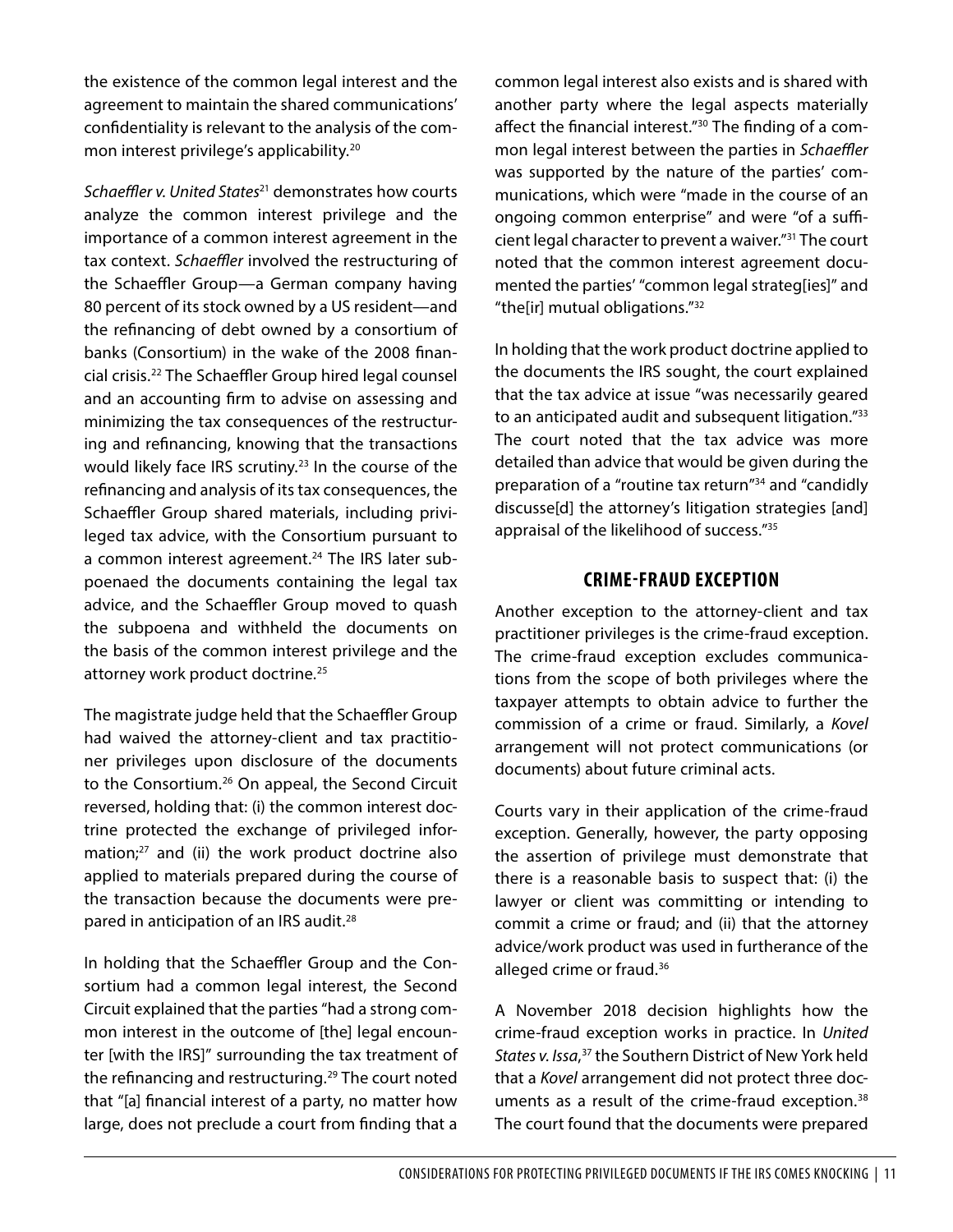and submitted to the defendant's *Kovel* accountant for the purpose of allowing the accountant to prepare a false and fraudulent amended tax return for corporations controlled by the defendant.[39](#page-7-37) Accordingly, the IRS was allowed to use the documents in its criminal case against the taxpayer.<sup>[40](#page-7-38)</sup>

#### **RECENT TRENDS IN LITIGATION**

Privileges are fragile. Still, courts recognize the policy reasons behind their existence and endeavor to protect the right to have candid communications with counsel and other advisors. Recent litigation illustrates the different methods that the IRS may employ to discover potentially privileged information from taxpayers, attorneys, and tax practitioners despite these well-established privilege protections. The following three cases are relevant for any corporation, law firm, tax practitioner, or individual seeking to rely upon privilege protections.

## **"Primary purpose" distinctions: Potential limitations of tax practitioner privilege protections**

Companies and individuals must be aware of increased scrutiny by taxing authorities when relying upon the tax practitioner privilege. A 2020 decision by a federal district court highlights the potential pitfalls that companies may face in seeking tax advice for business purposes.

In January 2020, a Washington federal district court ordered Microsoft Corporation to produce documents to the IRS that Microsoft asserted were privileged.[41](#page-7-39) The decision arose out a long-running discovery dispute between Microsoft and the IRS, in connection with the IRS's examination of Microsoft's cost-sharing transactions with its Puerto Rican subsidiary that had purchased intellectual property from a US affiliate. Microsoft had engaged KPMG to provide "tax consulting services" to explore whether and how to enter into this cost-sharing transaction[.42](#page-7-40) Microsoft had argued that most of the documents were protected by the work product doctrine and the federally authorized tax practitioner privilege, and that a small number of documents were protected by the attorney-client privilege. For the

majority of the documents, the court held that none of these protections applied.

The court held the work product protection did not apply because there was no ongoing litigation at the time the document was prepared and the primary purpose of the communications was business, not legal. (Microsoft had argued that work product protected 170 of 174 documents). Instead, the court held that the documents were created because Microsoft thought the IRS would challenge the transaction. "Microsoft's documents were not created in anticipation of litigation. Rather, Microsoft anticipated litigation because of the documents it created.["43](#page-7-41) The court also noted that, even though Microsoft claimed to anticipate litigation regarding the transaction, Microsoft had not engaged KPMG to represent it in the anticipated litigation.<sup>44</sup>

The court held the tax practitioner privilege did not apply to Microsoft's communications with KPMG because the communications fell within the tax shelter exception to the tax practitioner privilege set forth in Code section 7525(b). The court concluded that "a significant purpose, if not the sole purpose, of Microsoft's transactions was to avoid or evade federal income tax.["45](#page-7-43) The court distinguished a tax shelter from a permissible tax structure, which "achieve[s] a legitimate business purpose.["46](#page-7-44) The court noted that the "transactions did not appear necessary to satisfy Microsoft's operational needs.["47](#page-7-45) The court concluded that KPMG was a promoter of a tax shelter, and that it "originated and drove the structuring of the transactions.["48](#page-7-46)

Crucially, the court did not acknowledge the economic decision by Microsoft to own and maintain the subject intellectual property, which is a business-motivated decision. Once a business decision has been made, a company typically may then structure a transaction or ownership in the most efficient manner. And yet, the court focused on only a small aspect of Microsoft's intellectual property management (the question of which affiliate should own and assume the responsibility to maintain the property) and evaluated "tax motivation" on a narrow basis.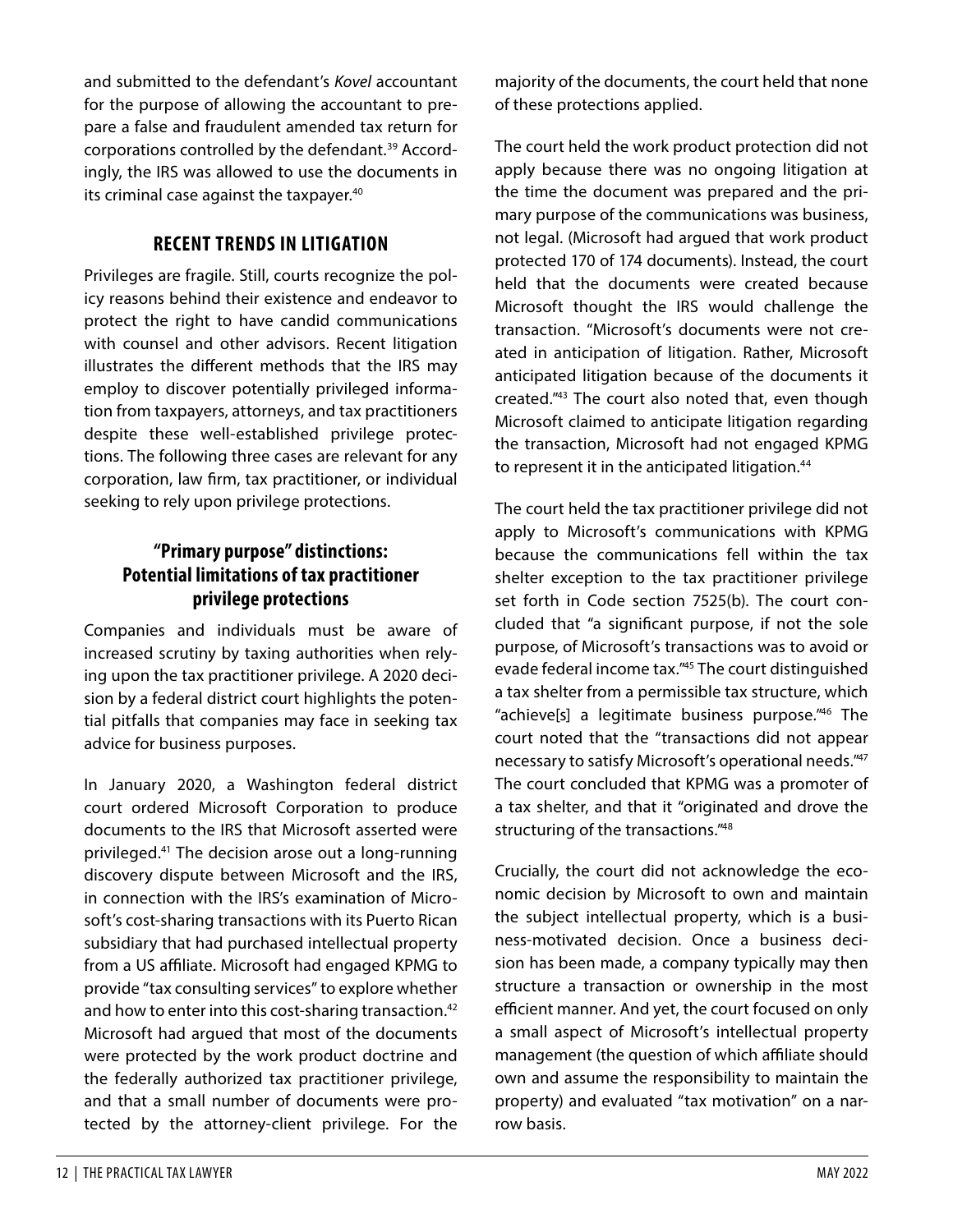This decision is another example of the increased scrutiny on corporations by taxing authorities, both in the US and abroad. Documents that have both a legal and a business purpose will receive additional scrutiny. While it is not yet clear whether other courts will adopt this outlier approach to the tax practitioner privilege, entities that engage tax practitioners or attorneys to provide tax or legal advice should be cognizant of the bounds of the respective privileges in order to preserve them.

#### **A John Doe summons: Recent methods by the IRS to discover unknowable clients**

Companies must also be aware that the IRS has begun to aggressively seek the use of John Doe summonses to investigate potential tax evasion. A John Doe summons pursuant to Code section 7609(f) may be issued with respect to an unknown party provided that the IRS establishes certain statutory requirements, including that "there is a reasonable basis for believing that such person or group or class of persons may fail or may have failed to comply with any provision of any internal revenue law" and the information to be discovered "is not readily available from other sources."

In *Taylor Lohmeyer Law Firm PLLC v. United States*, [49](#page-7-47) the IRS served a John Doe summons on Taylor Lohmeyer Law Firm PLLC, an estate planning firm, in an effort to discover the identities and other information of clients that the IRS suspected had concealed taxable income abroad between 1995 and 2017. The John Doe summons was largely based on an earlier investigation of one of the law firm's clients, who used the law firm to set up offshore accounts and admitted to \$2 million in unpaid tax liability from 1996 to 2000. The law firm estimated that 32,000 pages of documents were responsive to the summons and petitioned to quash it.

The US District Court in the Western District of Texas declined to quash the summons and instead enforced it. It held that the government has only a "slight" and "minimal" burden to enforce a John Doe summons, while the challenger's burden to quash it is "heavy."[50](#page-7-48) The court decided that the

government's low burden was satisfied with a single affidavit from an IRS agent. It emphasized that the agent relied on "an interview with [a] former partner of the firm, [who] estimated that he structured offshore entities for tax purposes for 20 to 30 clients between the 1990s and early 2000s," which permitted the agent to infer from one client's admission that the law firm had helped other clients avoid tax liability.<sup>[51](#page-7-49)</sup>

The court rejected all of the law firm's attempts to meet its "heavy" burden to quash the summons, including the argument that the information the summons sought—names and other information related to the firm's clients—was protected by the attorney-client privilege. The argument failed largely because the law firm asserted a blanket privilege, rather than asserting it on a document-bydocument basis. In rejecting the blanket assertion, the court held that a client's identity was privileged only in a very narrow set of circumstances, which turned on whether "disclosure of the client's identity by his attorney would have supplied the last link in an existing chain of incriminating evidence likely to lead to the client's indictment."<sup>52</sup> The Fifth Circuit affirmed the district court's decision and the United States Supreme Court denied certiorari on the law firm's petition.<sup>[53](#page-8-0)</sup>

This decision provides a warning that, despite privilege protections, firms may still be the target of potentially cumbersome John Doe summonses. The cases suggest that the attorney-client and work product doctrines may not provide blanket protections where the IRS seeks a large number of documents and the law firm is in the business of providing legal counsel. Nonetheless, although undoubtedly burdensome, the law firm may still invoke privilege protections with respect to each document, provided that the firm produces a corresponding privilege log.

#### **Kovel arrangements: An analysis of waiver and the crime-fraud exception**

A *Kovel* arrangement, as discussed above, seeks to provide protections for all involved parties—the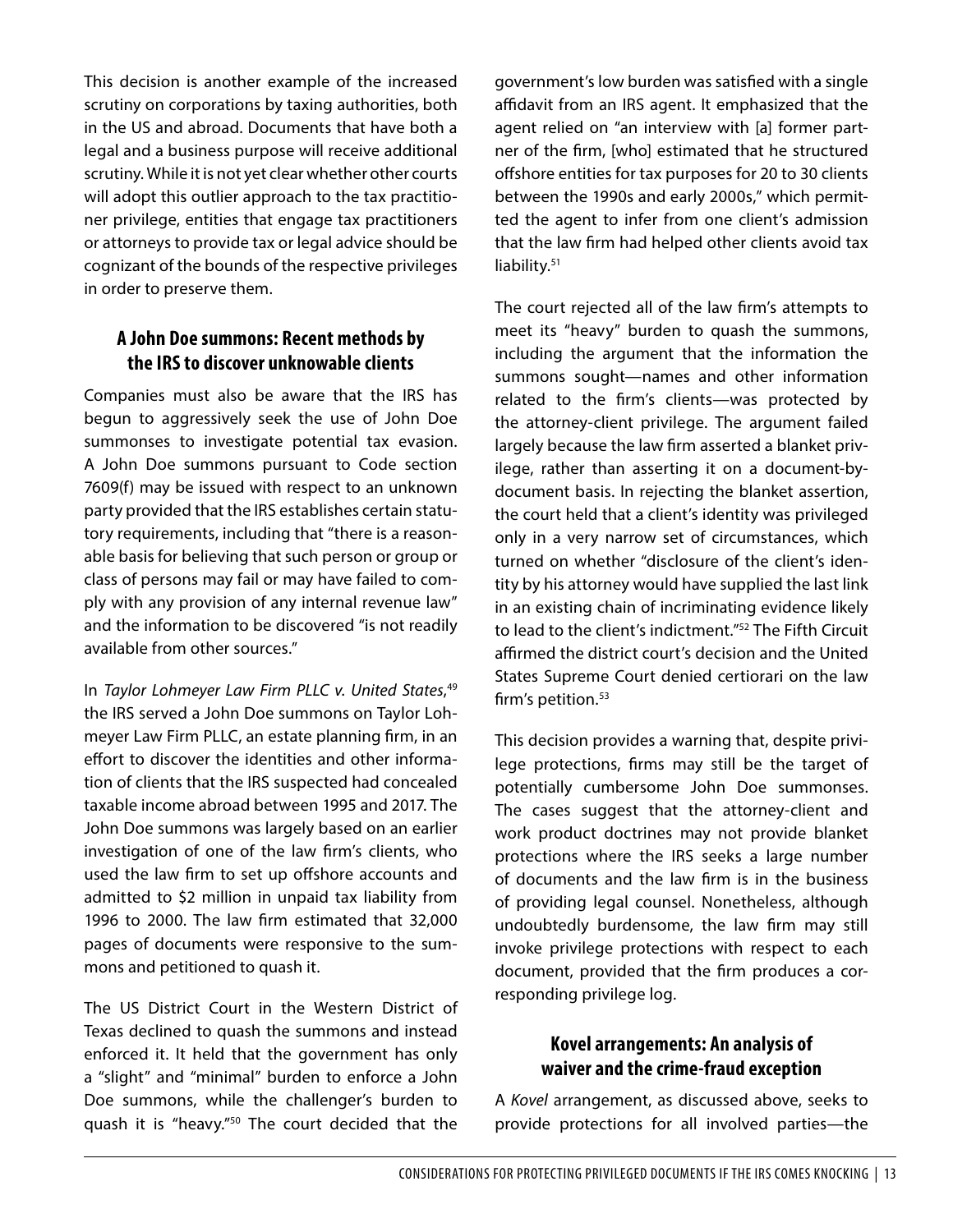company, the hired third party, such as an accountant, and the attorney or law firm. These arrangements are crucial to any litigation involving an accountant. An October 2018 decision, *United*  States v. Adams,<sup>54</sup> demonstrates how one court approached the privilege analysis in the context of a *Kovel* arrangement where the government sought communications and documents reflecting legal advice and analysis created after the controversy at issue had begun.

In *Adams*, the defendant faced multiple counts of embezzlement, fraud, and tax evasion.<sup>55</sup> In response, Adams, under advice of counsel and with the aid of a *Kovel* accountant, filed amended tax returns.[56](#page-8-3) Prior to filing the amended returns, the government had sought a range of communications between Adams, his attorneys, and his accountants, but Adams asserted that they were privileged and refused to provide them to the government.<sup>57</sup> The government argued that the filing of the amended returns waived any applicable privileges or protections of documents containing information used in preparing the amended returns.<sup>58</sup> Further, the government argued that the crime-fraud exception to attorney-client privilege would apply, permitting discovery of the communications.<sup>59</sup> In its decision, the court rejected both privilege challenges.

In analyzing the waiver argument, the court reviewed the information on the amended returns, and held that the attorney-client privilege and work product doctrine still protected the information, advice, and data that was "unpublished" on the returns but utilized in their preparation.<sup>60</sup> Because the information in the documents that the government sought was not revealed on the amended tax returns, the privilege was not waived.<sup>[61](#page-8-8)</sup>

The court also held that the government had failed to meet the threshold to invoke the crime-fraud exception.<sup>[62](#page-8-9)</sup> Specifically, after an in camera review of the documents at issue, the court held that the government did not establish that the advice that Adams sought from his lawyer or *Kovel* accountants was itself obtained in furtherance of a crime or fraud. $63$ 

## **KEY TAKEAWAYS**

When considering privilege in the tax context, it is important to keep in mind the following suggestions:

- Waiver rules are complicated. When in doubt, clients should not share confidential or privileged information without first obtaining legal advice regarding the implications of doing so.
- Consider privilege and work product issues early in transactional and litigation contexts. Establishing—and following—proper confidentiality protocols can avoid potential waiver and future litigation expenses.
- While communications between a client and his accountant are privileged in the civil setting, they are not in a criminal setting.
- *Kovel* arrangements between attorneys and accountants should be properly documented, and all formalities in implementing them must be respected.
- If third parties share a common legal interest and anticipate sharing otherwise privileged materials, the common legal interest and the obligation to keep any shared information confidential should be documented in a common interest agreement. The shared interest must be legal in nature, and not purely commercial.
- When disclosing privileged documents pursuant to a common interest agreement, disclose only the privileged documents that are directly related to the shared legal interest, and only with counsel's approval.  $\triangle$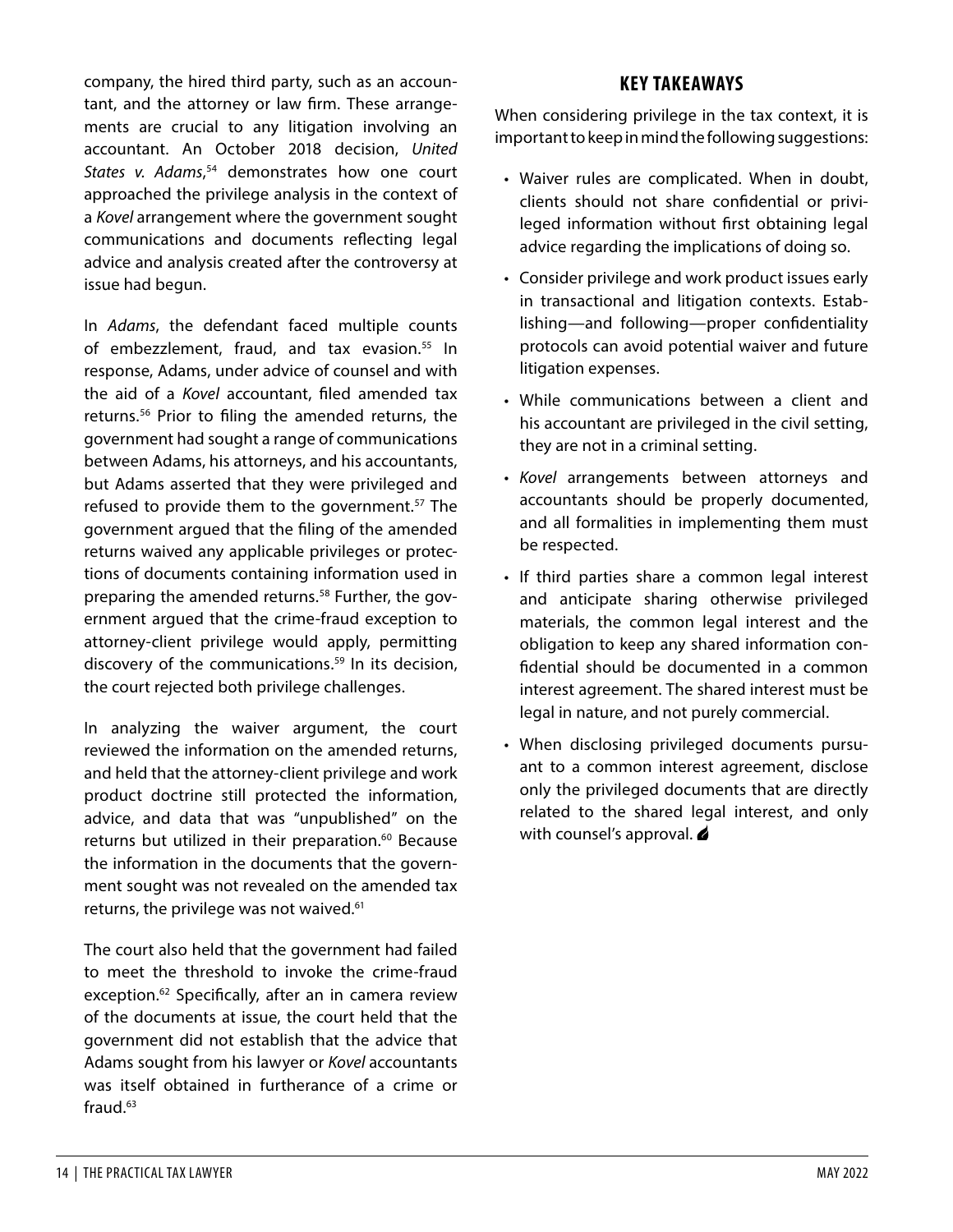#### Notes

- <span id="page-7-0"></span>1 United States v. Sanmina Corp., No. C 15-00092 WHA, 2018 WL 4827346, at \*1 (N.D. Cal. Oct. 4, 2018), aff'd in part, rev'd in part and remanded, 968 F.3d 1107 (9th Cir. 2020).
- <span id="page-7-1"></span>2 Id.
- <span id="page-7-2"></span>3 Id.
- <span id="page-7-3"></span>4 Id.
- <span id="page-7-4"></span>5 United States v. Sanmina, 707 F. App'x 865, 865 (9th Cir. 2017).
- 6 Sanmina., 2018 WL 4827346, at \*3 (N.D. Cal. Oct. 4, 2018).
- <span id="page-7-5"></span>7 Id.
- <span id="page-7-6"></span>8 United States v. Sanmina Corp., 968 F.3d 1107, 1112 (9th Cir. 2020).
- <span id="page-7-8"></span><span id="page-7-7"></span>9 Id. at 1116-19.
- 10 Id. at 1125.
- <span id="page-7-9"></span>11 610 F.3d 129, 139 (D.C. Cir. 2010).
- <span id="page-7-10"></span>12 Sanmina, 968 F.3d at 1122-23.
- <span id="page-7-11"></span>13 Id. at 1122.
- <span id="page-7-12"></span>14 Id. (quoting Deloitte, 610 F.3d at 141).
- <span id="page-7-13"></span>15 In United States v. Kovel, an accountant employed by the law firm representing the target of an investigation was subpoenaed to appear before the grand jury investigating the target. 296 F.2d 918, 919 (2d Cir. 1961). When the accountant refused to answer questions, he was held in contempt and sentenced to a year in prison. Id. at 919–20. On appeal, the US Court of Appeals for the Second Circuit reversed the conviction, holding that attorney-client communications did not lose their privileged nature by virtue of having been shared with the accountant. Id. at 921–22. Rather, the court analogized the accountant's role to that of an interpreter facilitating communications between an attorney and a non-English speaking client and found the accountant "necessary, or at least highly useful, for the effective consultation between the client and the lawyer which the privilege is designed to permit." Id. at 921.
- <span id="page-7-14"></span>16 Id. at 922.
- <span id="page-7-15"></span>17 See Schaeffler v. United States, 806 F.3d 34, 40 (2d Cir. 2015) ("A party that shares otherwise privileged communications with an outsider is deemed to waive the privilege by disabling itself from claiming that the communications were intended to be confidential."); see also United States v. Rockwell International, 897 F.2d 1255, 1265 (3d Cir. 1990) ("The attorney-client privilege does not apply to communications that are intended to be disclosed to third parties or that in fact are so disclosed.").
- <span id="page-7-16"></span>18 See Schaeffler, 806 F.3d at 40 (citing United States v. Schwimmer, 892 F.2d 237, 243 (2d Cir. 1989)); Katz v. AT&T Corp., 191 F.R.D. 433, 436 (E.D. Pa. 2000) ("The common interest doctrine is an exception to the general rule that the attorney-client privilege is waived upon disclosure of privileged information with a third party.").
- <span id="page-7-17"></span>19 See Schaeffler, 806 F.3d at 40 (citing Schwimmer, 892 F.2d at 243).
- <span id="page-7-18"></span>20 Id. at 38 n.2.
- <span id="page-7-19"></span>21 806 F.3d 34.
- <span id="page-7-20"></span>22 Id. at 37.
- <span id="page-7-21"></span>23 Id.
- <span id="page-7-22"></span>24 Id.
- <span id="page-7-23"></span>25 Id. at 37-38.
- <span id="page-7-24"></span>26 Id. at 38-39.
- <span id="page-7-25"></span>27 Id. at 40-41.
- <span id="page-7-26"></span>28 Id. at 45.
- <span id="page-7-27"></span>29 Id. at 41.
- <span id="page-7-28"></span>30 Id. at 42.
- <span id="page-7-29"></span>31 Id. (citing Schwimmer, 892 F.2d at 243).
- <span id="page-7-30"></span>32 Id. at 41.
- <span id="page-7-31"></span>33 Id. at 44.
- <span id="page-7-32"></span>34 Id.
- <span id="page-7-33"></span>35 Id. at 45 (citing United States v. Adlman, 134 F.3d 1194, 1200 (2d Cir.1998)) (citations omitted).
- <span id="page-7-34"></span>36 See, e.g., Triple Five of Minnesota v. Simon, 213 F.R.D. 324, 327 (D. Minn. 2002), aff'd, No. Civ. 99-1894 (PAM)(JGL), 2002 WL 1303025 (D. Minn. June 6, 2002) (citing In re Grand Jury Investigation, 842 F.2d 1223, 1226 (11th Cir. 1987)) ("First, there must be a prima facie showing that the client was engaged in criminal or fraudulent conduct when he sought the advice of counsel, that he was planning such conduct when he sought the advice of counsel, or that he committed a crime or fraud subsequent to receiving the benefit of counsel's advice. Second, there must be a showing that the attorney's assistance was obtained in furtherance of the criminal or fraudulent activity or was closely related to it.")
- <span id="page-7-35"></span>37 United States v. Issa, No. 1:17-CR-74 (CM), 2018 WL 6518856, at \*1 (S.D.N.Y. Nov. 28, 2018).
- <span id="page-7-36"></span>38 Id.
- <span id="page-7-37"></span>39 Id.
- <span id="page-7-38"></span>40 Id.
- <span id="page-7-39"></span>41 United States v. Microsoft Corp., No. C15-102RSM, 2020 WL 263577, at \*1 (W.D. Wash. Jan. 17, 2020) (order directing producing of documents).
- <span id="page-7-40"></span>42 Id. at \*2.
- <span id="page-7-41"></span>43 Id. at \*3.
- <span id="page-7-42"></span>44 Id. at \*4.
- <span id="page-7-43"></span>45 Id. at \*7.
- <span id="page-7-44"></span>46 Id. at \*8.
- <span id="page-7-45"></span>47 Id. at \*9.
- <span id="page-7-46"></span>48 Id. at \*8.
- <span id="page-7-47"></span>49 385 F. Supp. 3d 548 (W.D. Tex. 2019), aff'd sub nom. Taylor Lohmeyer L. Firm P.L.L.C. v. United States, 957 F.3d 505 (5th Cir. 2020), cert. denied sub nom. Taylor Lohmeyer L. Firm v. United States, No. 20-1596, 2021 WL 4507718 (U.S. Oct. 4, 2021).
- <span id="page-7-48"></span>50 Id. at 553.
- <span id="page-7-49"></span>51 Id. at 554.
- <span id="page-7-50"></span>52 Id. at 555.